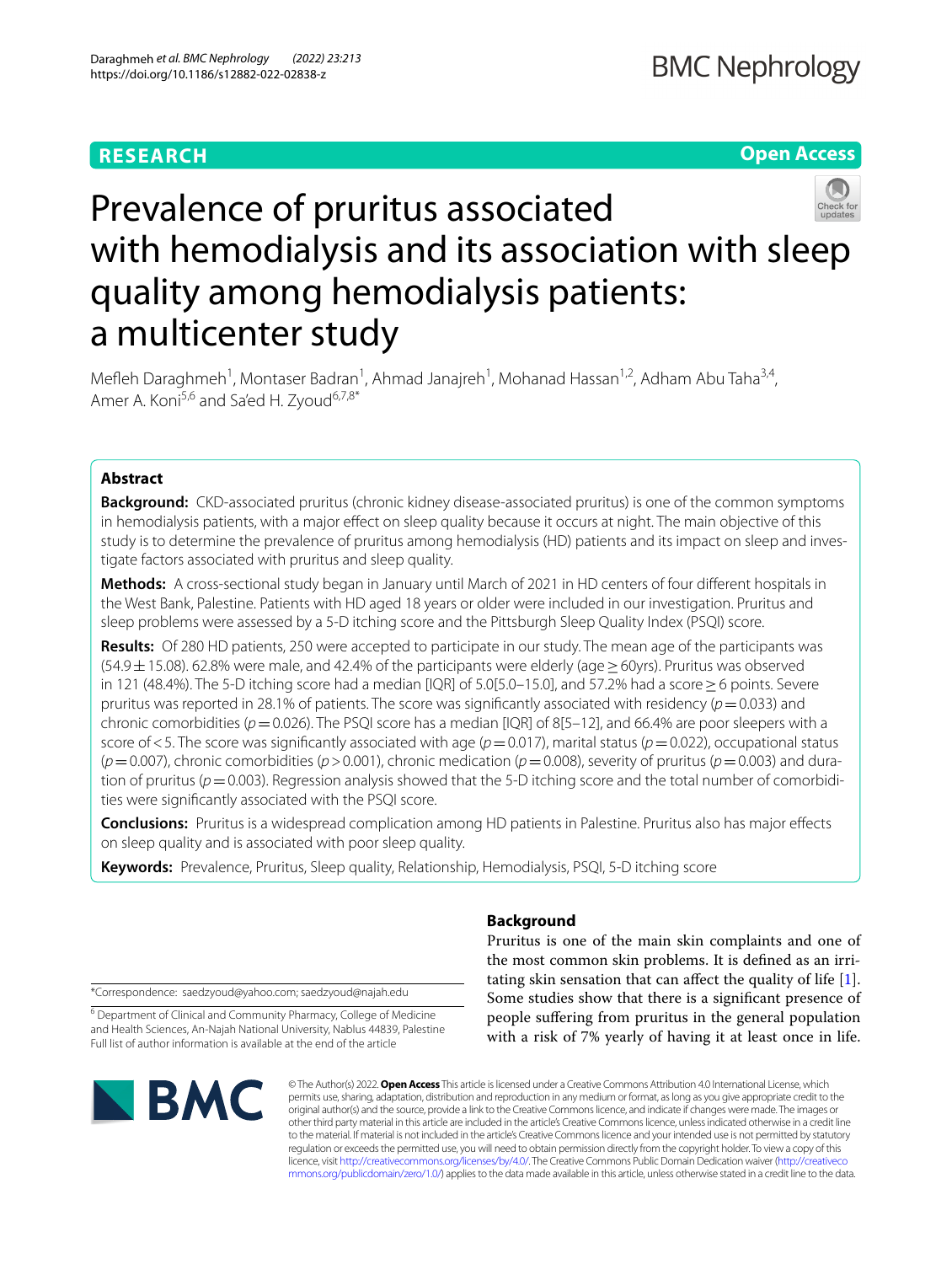Moreover, there are many causes of pruritus worldwide classifed as dermatological or nondermatological, such as systemic, psychiatric, neurological, or drug reactions. And, it is associated with them in diferent percentages, ranging from a quarter in hemodialysis (HD) patients to almost all patients with dermatologic diseases such as urticaria and atopic dermatitis (AD) [\[2\]](#page-6-1).

The pathophysiology of CKD-associated pruritus (chronic kidney disease-associated pruritus) is still not known and is supposed to be a multifactorial problem depending on demographic, neuropathic, and psychogenic factors. During hemodialysis, many substances are produced from white blood cells, such as interleukin-1, which is released immediately after contact with a dialysis machine and membranes; interleukin-1 is thought to be one of the biological causes of pruritus [[3\]](#page-6-2).

CKD-associated pruritus is a prevalent and annoying complication that HD patients sufer from, which has a laborious efect on their quality of life. As it happens more frequently at night, it also afects sleep quality. Unfortunately, it is quite often ignored in hemodialysis patients, leading to a worsening of symptoms over time. Furthermore, HD patients who developed CKD-associated pruritus experienced delays in sleep and awakening. In 2019, a meta-analysis and systematic review revealed that the likelihood of sleep disturbances was 40% (95%  $CI = 0.30$  to 0.49) [[4\]](#page-6-3).

The evaluation of pruritus using patient-reported outcomes is a priority for the patient, as there are no universally accepted biomarkers or objective measures of itch [[5\]](#page-6-4). Similarly, evaluating sleep quality is equally important since patient-reported outcomes refect the patient's perception of their health and are associated with quality of life [[6\]](#page-6-5). In fact, pre-dialysis and hemodialysis patients have signifcant burden symptoms (i.e., pain), which leads to poor sleep and reduced quality of life  $[7-9]$  $[7-9]$ . Furthermore, several previous analyses have shown that pruritus and insomnia are associated with poor quality of life [[10–](#page-6-8) [15\]](#page-7-0). Therefore, research to determine the prevalence and severity of pruritus and sleep is very important to guide future interventions.

Previous research conducted in various areas at the global level revealed that pruritus and sleep disturbances are detected in those who need dialysis routinely. However, the lack of data done in Palestine on this topic and the frustrating efects of pruritus on all aspects of the patients' life, physical side or psychological, make research on this topic important. Therefore, this study was designed to evaluate the prevalence of pruritus and sleep disturbance among dialysis patients and to determine the association of sociodemographic and clinical factors with pruritus, on the one hand, and the efect of these variables on sleep disturbance, on the other. It also explores the impact of pruritus on sleep quality. It is hoped that this research will contribute to a deeper understanding of pruritus and sleep disturbances among them, providing an important opportunity to fnd the best treatment to alleviate their sufering and grief.

#### **Methods**

#### **Study design and setting**

Our multicenter cross-sectional study was conducted in the HD centers in Tulkarem Governmental Hospital, Jenin Governmental Hospital, Tubas Turkish Hospital, and An-Najah National University Hospital from January to March 2021.

#### **Study population and sampling technique**

We fnd that eleven dialysis centers serve HD patients from the West Bank population in Palestine as part of diferent hospitals. With a capacity of 1 to 50 dialysis machines. Our target was four of them located in the Northern West Bank. The total number of HD patients served by these centers was 714. The following equation is used to calculate the sample size in the prevalence study  $[16]$  $[16]$ ;  $n=Z2*P(1-P)/d2$ , where  $n=$  sample to be calculated when the population size is greater than 10,000,  $z = 1.96$  (CI 95%),  $d = 0.05$  (absolute precision as a margin of error),  $P=0.55$  (the prevalence of pruritus from a pilot study of the same population). Therefore, the calculated sample size was 380 patients. As the population size is less than 10,000 (*N*=714), we calculate the sample size using the adjusted sample formula $=n/$  $(1+(n/N))$ . We found that the minimum number of patients that we needed to include was 248. We used a margin of error of 5% and a confdence interval of 95%. We interviewed 280 patients using convenience sampling and received acceptance to participate in the study from 250 patients.

#### **Inclusion criteria**

This article included patients 18 years of age or older who are currently on hemodialysis and do not have severe illnesses. Exclusion criteria were patients with cognitive impairment and those with incomplete or inconsistent data.

#### **Data collection instrument**

We used a three-section questionnaire to interview our subjects based on some previously published studies [[17](#page-7-2)[–22](#page-7-3)]. Social and demographic data, including age, sex, level of education, occupation, level of monthly income, type of residence, and body mass index (BMI), were listed in the first part of the first section. The categories of BMI that we used were classifed as the following: underweight  $(BMI < 18.5 \text{ kg/m}^2)$ , normal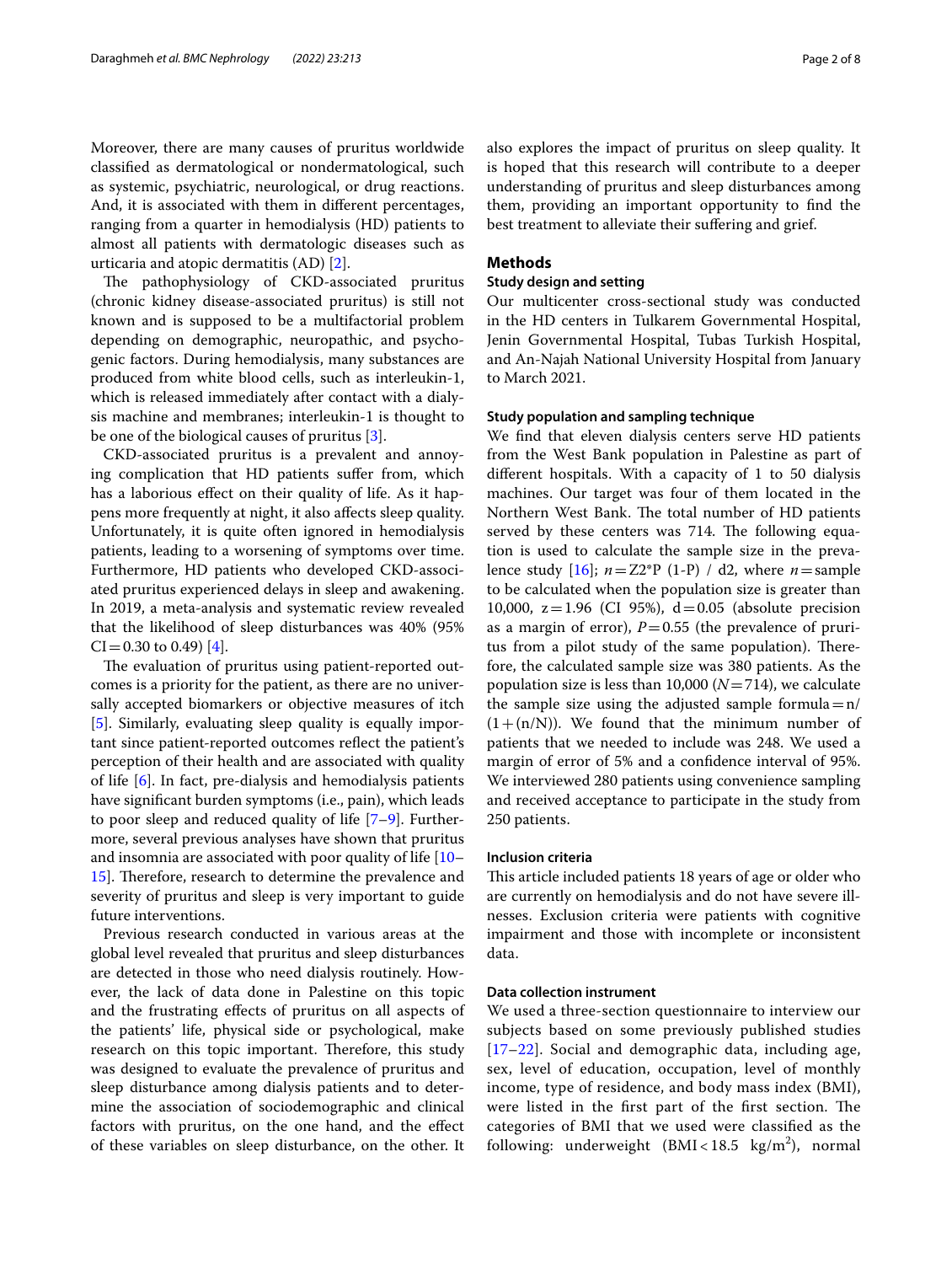$(18.5-24.9 \text{ kg/m}^2)$ , overweight  $(25-29.9 \text{ kg/m}^2)$ , and obese ( $\geq$  30 kg/m<sup>2</sup>); [[18\]](#page-7-4). On the other hand, information such as the history of dialysis history (duration of HD in years), the duration of the session, the weekly frequency, the history of kidney transplantation, the number of chronically used medications and the total number of chronic comorbidities were defned in the second part of the first section [[19\]](#page-7-5).

The second part contains the 5-D itching scale in its validated Arabic version, which is a score used to evaluate pruritus, its intensity, duration and characteristics, and its efects on sleep, daily activities, leisure activities, and work. First, the intensities of pruritus were determined by asking the patient to categorize it into mild, moderate, severe, or unbearable categories. Then, the duration is classifed into (less than 6 h, 6–12, 12–18, 18–23, and all day). After that, we asked about recent changes and their efect on sleep, daily activities, work, and social life. Finally, the locations where the patients felt pruritus. The level of itching ranges from 5 (no purities) to 25 (the most severe pruritus) [[20\]](#page-7-6). Dr. Marlyn J. Mayo granted permission to use the scale via email.

The last section includes the Pittsburgh Sleep Quality Index (PSQI) test, which assesses sleep quality, daytime dysfunction, sleep duration, latency, habitual efficiency, disturbances, and medications to help sleep. This score consists of two parts, the frst asking about bedtime, latency, waking up time, and duration in an open-ended type of question. The second part is answered by a number from 0 to 3, which demonstrates the incidence of sleeping trouble during the past month; if the patient answers 0 then it means that he or she has no trouble during the past month; with 1, having trouble once or twice a month; with 2, having trouble once or twice a week; and with 3 having trouble more than twice a week. The subject is counted as a poor sleeper if his total score is  $\geq$  5 [[21\]](#page-7-7). The previously validated and translated Arabic version of the PSQI score was used with permission [[22\]](#page-7-3). Fifteen participants participated in a pilot sample at the An-Najah National University Hospital to assess how comprehensible and understandable the questionnaire is. The PSQI was reliable and the internal consistency was adequate and good, with Cronbach's  $\alpha$  = 0.726.

#### **Ethical approval**

Before starting our investigation, all aspects of the study protocol, including access to and use of patient clinical information, were approved by the Institutional Review Boards (IRB) and the Palestinian health authorities. Furthermore, informed oral consent was obtained from each patient after being informed of all the study objectives and required information.

#### **Statistical analysis**

Data analysis was performed with the Statistical Package for the Social Sciences (IBM-SPSS) version 21. We describe the clinical, social, and demographic variables using descriptive analysis. The main variables (PSQI and 5-D itching score) were represented by mean  $\pm$  SD or medians and interquartile ranges. Furthermore, their frequencies and percentages were included. The Mann– Whitney U test and the Kruskal–Wallis H test were our tools to test the associations between these variables, the PSQI score for sleep, and the 5-D itching score for pruritus. The association between PSQI and 5-D itching score was tested using the Spearman correlation. Subsequently, any variable with a p-value of less than 0.05, which was considered statistically signifcant, was entered into the multivariate analysis to fnd the predictors of PSQI and the 5-D itching score.

#### **Results**

#### **Demographics of the study sample**

Of the 280 HD patients interviewed in four hospitals in diferent cities, 250 were accepted to participate in our study analysis, representing an 89.3% response rate. The participants' social demographic, clinical, and dialysis characteristics are listed in full in Table [1.](#page-3-0) The mean age of the participants was  $54.9 \pm 15.08$ . 62.8% were men and 42.4% of the participants were elderly ( $\geq 60$  years). About a third of the participants reached secondary school. The majority of participants (98%) came from low- and moderate-income families. In addition, a few percent of patients (20%) were employed. Our data showed that about 58.4% of the subjects lived on hemodialysis for less than or equal to 4 years. Furthermore, the three-session HD program a week was the predominant one by 93.2%. Approximately 30% of the participants lived with at least three total chronic comorbid diseases.

#### **Characteristics of pruritus among HD patients**

Among the 250 patients with HD, pruritus was observed in 121 (48.4%), with an overall mean  $\pm$  SD of 5-D itching score was  $9.37 \pm 5.5$  and a median [IQR] of 5.0 [5.0–15.0]. Most of the patients (53.7%) had a pruritus of fewer than 6 h per day and a small percentage (18.2%) sufered from it throughout the day. Regarding the severity of pruritus, a mild form was found in 23.1%, 29.8% with moderate pruritus, while severe and unbearable pruritus was reported in 28.1% and 19%, respectively. Most (68.6%) reported having trouble sleeping. In addition, they reported, with diferent percentages (56.2%, 54.5%, 45.4), an efect on their social life, daily activities, or work, respectively. The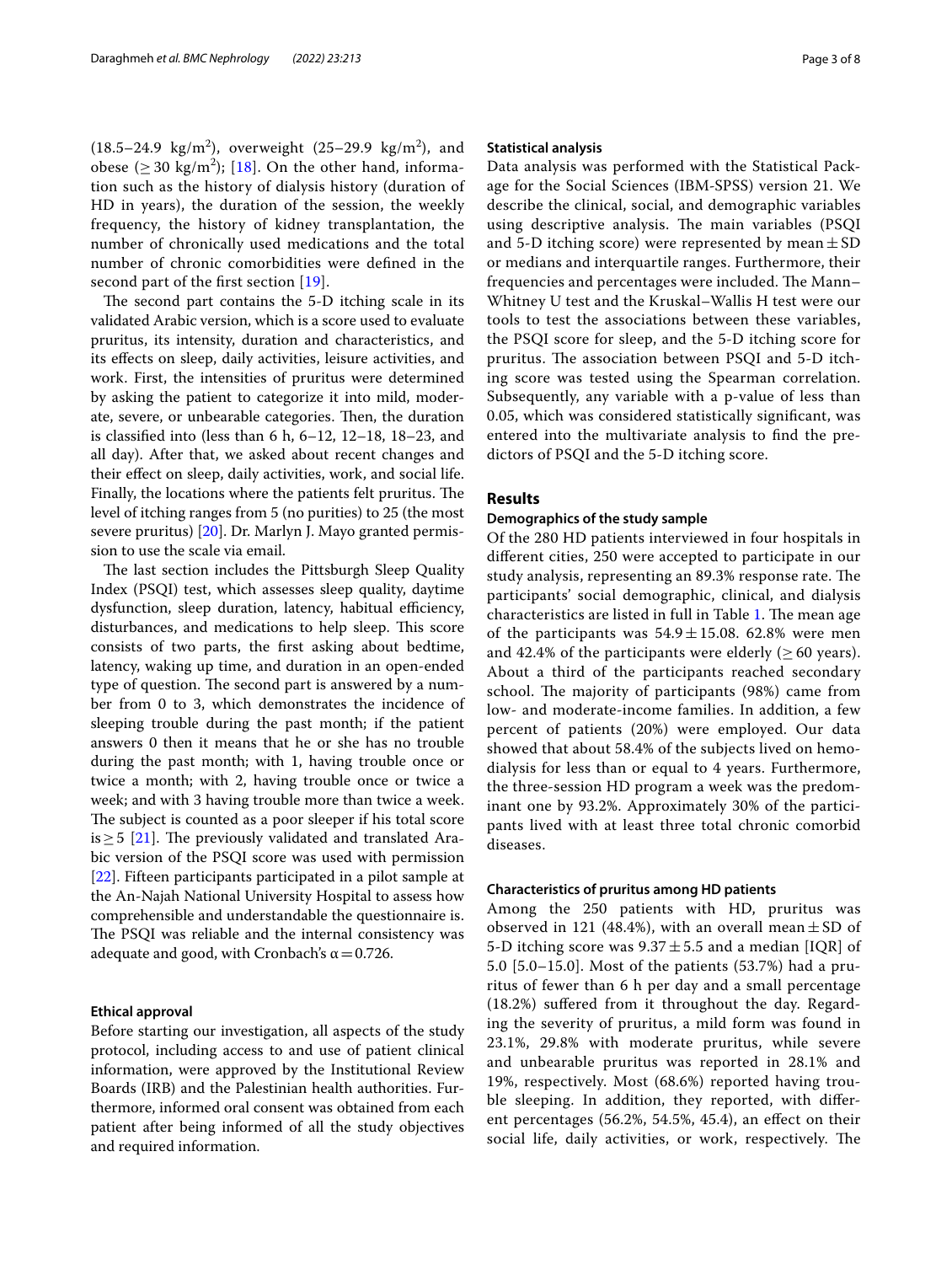<span id="page-3-0"></span>**Table 1** Sociodemographic and clinical characteristics of the study sample (*n*=250)

| Variable                      | Frequency(%); $N = 250$ |  |  |
|-------------------------------|-------------------------|--|--|
| Age categories(years)         |                         |  |  |
| $18 - 30$                     | 25(10)                  |  |  |
| $31 - 40$                     | 20(8)                   |  |  |
| $41 - 50$                     | 37(14.8)                |  |  |
| $51 - 60$                     | 77(30.8)                |  |  |
| $61 - 70$                     | 59(23.6)                |  |  |
| >70                           | 32(12.8)                |  |  |
| Gender                        |                         |  |  |
| Male                          | 157(62.8)               |  |  |
| Female                        | 93(37.2)                |  |  |
| <b>BMI category</b>           |                         |  |  |
| Underweight                   | 11(4.4)                 |  |  |
| Normal                        | 86(34.4)                |  |  |
| Overweight                    | 80(32)                  |  |  |
| Obese                         | 73(29.2)                |  |  |
| <b>Education level</b>        |                         |  |  |
| No education                  | 35(14)                  |  |  |
| Primary                       | 82(32.8)                |  |  |
| Secondary                     | 85(34)                  |  |  |
| High                          | 21(8.4)                 |  |  |
| Graduated                     | 27(10.8)                |  |  |
| <b>Monthly income (NIS)</b>   |                         |  |  |
| Less than 2000(low)           | 120(48)                 |  |  |
| 2000-5000(moderate)           | 125(50)                 |  |  |
| 5000-10,000(high)             | 5(2)                    |  |  |
| Residency                     |                         |  |  |
| Refugee camp                  | 29(11.6)                |  |  |
| Village                       | 147(58.8)               |  |  |
| Town                          | 74(29.6)                |  |  |
| <b>District</b>               |                         |  |  |
| Nablus                        | 101(40.4)               |  |  |
| Tulkarm                       | 64(25.6)                |  |  |
| Jenin                         | 57(22.8)                |  |  |
| Tubas                         | 28(11.2)                |  |  |
| <b>Marital status</b>         |                         |  |  |
| Single, divorced, and widowed | 58(23.2)                |  |  |
| Married                       | 192(76.8)               |  |  |
| <b>Living status</b>          |                         |  |  |
| Alone                         | 9(3.6)                  |  |  |
| With family                   | 241 (96.4)              |  |  |
| Occupation                    |                         |  |  |
| Employed                      | 50(20)                  |  |  |
| Unemployed                    | 200(80)                 |  |  |
| Dialysis vintage              |                         |  |  |
| $\leq$ 4 years                | 146(58.4)               |  |  |
| > 4 years                     | 104(41.6)               |  |  |
| Dialysis per week             |                         |  |  |
| $\leq$ 2 times                | 12(4.8)                 |  |  |
| 3 Times                       | 233(93.2)               |  |  |

#### **Table 1** (continued)

| Variable                        | Frequency(%); $N = 250$ |
|---------------------------------|-------------------------|
| 4 Times                         | 5(2)                    |
| Dialysis session duration       |                         |
| 3h                              | 90(36)                  |
| 3.5h                            | 132(52.8)               |
| 4 h                             | 28(11.2)                |
| <b>Transplantation history</b>  |                         |
| Yes                             | 18(7.2)                 |
| No                              | 232(92.8)               |
| Total chronic comorbid diseases |                         |
| None                            | 30(12)                  |
| 1                               | 80(32)                  |
| $\mathfrak{D}$                  | 65(26)                  |
| 3 or more                       | 75(30)                  |
| <b>Chronic medications</b>      |                         |
| $\leq$ 4                        | 61(24.4)                |
| >4                              | 189(75.6)               |

Abbreviations: BMI: Body mass index, NIS: new Israeli shekel (1 NIS=0.30 US dollar)

distribution of pruritus in the back, extremities, scalp, chest, and abdomen was reported (Table [2\)](#page-4-0).

#### **Statistical analysis of 5‑D itching score demographics**

The most striking result to emerge from the data is that the 5-D itching score was signifcantly associated with residency  $(p=0.033)$ , where patients who resided in the refugee camp had the highest median score of 9[5–15.5]. Furthermore, the score was signifcantly associated with the total number of chronic comorbidities  $(p=0.026)$ . In the regression analysis, we reported that both factors (residency,  $p = 0.039$  and comorbidities,  $p = 0.008$ ) predicted the level of itching.

#### **Characteristics of sleep among HD patients**

Sixty-six percent of the patients showed a poor PSQI response. According to Tables [3](#page-4-1) and [4](#page-5-0), the average sleep latency of the patients was 42 min and the average sleep duration was 5.7 h. The most common sleep disturbances were waking up at night or early in the morning (91.6%), difficulty getting to sleep (77.2%), nightmares (33.2%) and excessive daytime sleepiness (EDS) (49.2%). The most frequent causes of sleep disorders were snoring (43.6%), pain (45.2%), and breathing problems (45.6%). However, only 9.2% of them use medications to sleep.

#### **Statistical analysis of PSQI demographics**

The PSQI score has a median  $[IQR]$  of 8  $[5-12]$  $[5-12]$  and 66.4% are poor sleepers, with a score of  $<$  5. Furthermore, the PSQI score is signifcantly associated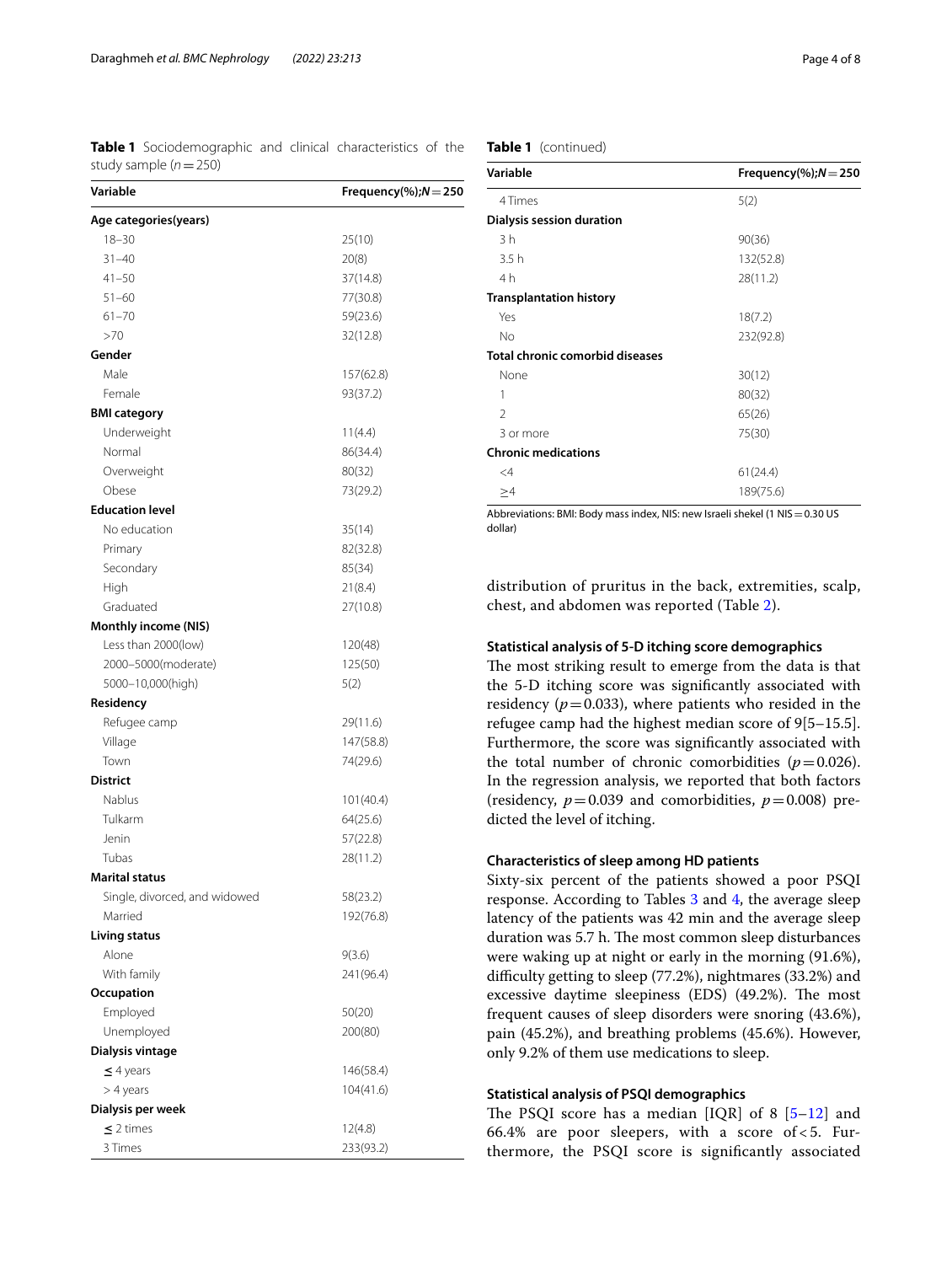<span id="page-4-0"></span>**Table 2** Pruritus characteristics among HD patients with pruritus

| <b>Pruritus severity</b><br>Mild<br>28(23.14)<br>Moderate<br>36(29.75)<br>Severe<br>34(28.1)<br>Unbearable<br>23(19.01)<br><b>Duration of pruritus(hours)</b><br><6<br>65(53.7)<br>$6 - 12$<br>19(15.7)<br>$12 - 18$<br>9(7.4)<br>$18 - 23$<br>6(5)<br>All the day<br>22(18.2)<br>Number of patients with effect on<br>Sleep<br>83(68.6)<br>Social life<br>68(56.2)<br>Daily activities<br>66(54.5)<br>Work<br>55(45.4)<br><b>Location of pruritus</b><br><b>Back</b><br>82(67.8)<br>legs<br>64(52.9)<br>Scalp<br>61(50.4)<br>Chest<br>53(43.8)<br>Arms<br>52(43)<br>shoulders<br>48(39.7)<br>Thighs<br>44(36.4)<br>Abdomen<br>43(35.5)<br>Palm of hand<br>30(24.8)<br>Tips of toes<br>28(23.1)<br><b>Buttocks</b><br>27(22.3)<br>Sole of feet<br>24(19.8)<br>Perineum<br>24(19.8)<br>Face<br>22(18.2)<br>Underclothes<br>13(10.7) | Variable | Frequency(%); $N = 121$ |  |  |
|------------------------------------------------------------------------------------------------------------------------------------------------------------------------------------------------------------------------------------------------------------------------------------------------------------------------------------------------------------------------------------------------------------------------------------------------------------------------------------------------------------------------------------------------------------------------------------------------------------------------------------------------------------------------------------------------------------------------------------------------------------------------------------------------------------------------------------|----------|-------------------------|--|--|
|                                                                                                                                                                                                                                                                                                                                                                                                                                                                                                                                                                                                                                                                                                                                                                                                                                    |          |                         |  |  |
|                                                                                                                                                                                                                                                                                                                                                                                                                                                                                                                                                                                                                                                                                                                                                                                                                                    |          |                         |  |  |
|                                                                                                                                                                                                                                                                                                                                                                                                                                                                                                                                                                                                                                                                                                                                                                                                                                    |          |                         |  |  |
|                                                                                                                                                                                                                                                                                                                                                                                                                                                                                                                                                                                                                                                                                                                                                                                                                                    |          |                         |  |  |
|                                                                                                                                                                                                                                                                                                                                                                                                                                                                                                                                                                                                                                                                                                                                                                                                                                    |          |                         |  |  |
|                                                                                                                                                                                                                                                                                                                                                                                                                                                                                                                                                                                                                                                                                                                                                                                                                                    |          |                         |  |  |
|                                                                                                                                                                                                                                                                                                                                                                                                                                                                                                                                                                                                                                                                                                                                                                                                                                    |          |                         |  |  |
|                                                                                                                                                                                                                                                                                                                                                                                                                                                                                                                                                                                                                                                                                                                                                                                                                                    |          |                         |  |  |
|                                                                                                                                                                                                                                                                                                                                                                                                                                                                                                                                                                                                                                                                                                                                                                                                                                    |          |                         |  |  |
|                                                                                                                                                                                                                                                                                                                                                                                                                                                                                                                                                                                                                                                                                                                                                                                                                                    |          |                         |  |  |
|                                                                                                                                                                                                                                                                                                                                                                                                                                                                                                                                                                                                                                                                                                                                                                                                                                    |          |                         |  |  |
|                                                                                                                                                                                                                                                                                                                                                                                                                                                                                                                                                                                                                                                                                                                                                                                                                                    |          |                         |  |  |
|                                                                                                                                                                                                                                                                                                                                                                                                                                                                                                                                                                                                                                                                                                                                                                                                                                    |          |                         |  |  |
|                                                                                                                                                                                                                                                                                                                                                                                                                                                                                                                                                                                                                                                                                                                                                                                                                                    |          |                         |  |  |
|                                                                                                                                                                                                                                                                                                                                                                                                                                                                                                                                                                                                                                                                                                                                                                                                                                    |          |                         |  |  |
|                                                                                                                                                                                                                                                                                                                                                                                                                                                                                                                                                                                                                                                                                                                                                                                                                                    |          |                         |  |  |
|                                                                                                                                                                                                                                                                                                                                                                                                                                                                                                                                                                                                                                                                                                                                                                                                                                    |          |                         |  |  |
|                                                                                                                                                                                                                                                                                                                                                                                                                                                                                                                                                                                                                                                                                                                                                                                                                                    |          |                         |  |  |
|                                                                                                                                                                                                                                                                                                                                                                                                                                                                                                                                                                                                                                                                                                                                                                                                                                    |          |                         |  |  |
|                                                                                                                                                                                                                                                                                                                                                                                                                                                                                                                                                                                                                                                                                                                                                                                                                                    |          |                         |  |  |
|                                                                                                                                                                                                                                                                                                                                                                                                                                                                                                                                                                                                                                                                                                                                                                                                                                    |          |                         |  |  |
|                                                                                                                                                                                                                                                                                                                                                                                                                                                                                                                                                                                                                                                                                                                                                                                                                                    |          |                         |  |  |
|                                                                                                                                                                                                                                                                                                                                                                                                                                                                                                                                                                                                                                                                                                                                                                                                                                    |          |                         |  |  |
|                                                                                                                                                                                                                                                                                                                                                                                                                                                                                                                                                                                                                                                                                                                                                                                                                                    |          |                         |  |  |
|                                                                                                                                                                                                                                                                                                                                                                                                                                                                                                                                                                                                                                                                                                                                                                                                                                    |          |                         |  |  |
|                                                                                                                                                                                                                                                                                                                                                                                                                                                                                                                                                                                                                                                                                                                                                                                                                                    |          |                         |  |  |
|                                                                                                                                                                                                                                                                                                                                                                                                                                                                                                                                                                                                                                                                                                                                                                                                                                    |          |                         |  |  |
|                                                                                                                                                                                                                                                                                                                                                                                                                                                                                                                                                                                                                                                                                                                                                                                                                                    |          |                         |  |  |
|                                                                                                                                                                                                                                                                                                                                                                                                                                                                                                                                                                                                                                                                                                                                                                                                                                    |          |                         |  |  |
|                                                                                                                                                                                                                                                                                                                                                                                                                                                                                                                                                                                                                                                                                                                                                                                                                                    |          |                         |  |  |
|                                                                                                                                                                                                                                                                                                                                                                                                                                                                                                                                                                                                                                                                                                                                                                                                                                    |          |                         |  |  |
|                                                                                                                                                                                                                                                                                                                                                                                                                                                                                                                                                                                                                                                                                                                                                                                                                                    |          |                         |  |  |

with multiple variables based on their demographic and clinical characteristics. These associations are as follows: age category  $(p=0.017)$ , marital status  $(p=0.022)$ , occupational status  $(p=0.007)$ , chronic comorbidities ( $p > 0.001$ ), chronic medications ( $p = 0.008$ ), severity of pruritus ( $p=0.003$ ) and duration of pruritus  $(p=0.003)$ . Furthermore, the Spearman test showed a signifcant correlation between the PSQI score and the 5-D itching score (*r*=0.235, *p* > 0.001).

The regression analysis showed that only the 5-D itching score  $(p=0.022)$  and the total number of comorbidities ( $p=0.001$ ) predicted sleep quality.

#### **Discussion**

This study aimed to investigate sleep quality and pruritus among HD patients and their relationship. It should be noted that a previous publication found that pruritus and

| Variable                                      | Frequency(%); $N = 250$ |
|-----------------------------------------------|-------------------------|
| Time to go to bed (o'clock)                   |                         |
| $6 - 9$                                       | 70(28)                  |
| $9 - 12$                                      | 163(65.2)               |
| After 12 am                                   | 17(6.8)                 |
| The time between going to bed and sleep (min) |                         |
| $<$ 30                                        | 115(46)                 |
| $30 - 60$                                     | 97(38.8)                |
| >60                                           | 38(15.2)                |
| Sleeping hours in the daytime(hours)          |                         |
| Don't sleep                                   | 129(51.6)               |
| 1                                             | 62(24.8)                |
| $\geq$ 2                                      | 59(23.6)                |
| When they get up (am)                         |                         |
| $12 - 4$                                      | 64(25.6)                |
| $4 - 8$                                       | 160(64)                 |
| $8 - 12$                                      | 26(10.4)                |
| Sleeping hours at night                       |                         |
| $2 - 4$                                       | 74(29.6)                |
| $5 - 8$                                       | 155(62)                 |
| $9 - 12$                                      | 21(8.4)                 |

poor sleep quality signifcantly afect survival in this population  $[23]$  $[23]$  $[23]$ . The current study contains important findings from a developing country regarding the commonness of pruritus in hemodialysis patients and its devastating efect on sleep. Certain country-specifc variables that showed a signifcant association with pruritus or sleep give novelty to this study and insights to researchers to investigate this problem further and analyze these factors.

Pruritus is a troublesome problem for HD patients and should be appropriately managed. A recently developed treatment algorithm using topical medications for pruritus has shown to decrease the percentage of HD patients with pruritus and poor sleep related to this problem [[24\]](#page-7-9). Our data found that almost half of HD patients have different grades of pruritus. The median score for 5-D itching was 5 (5–15), which is lower than a score from another study, 10.0  $[8.0-12.0]$   $[25]$  $[25]$ . Comparing our results with some other studies, we see in a study in Pakistan, conducted in 2019 that the prevalence of uremic pruritus among hemodialysis patients is high, 49.1% [\[26](#page-7-11)]. Moreover, we searched for another example in the Arab world and found one in Egypt, which found in 2014 that the prevalence of pruritus among HD patients was 51.6%. [[27\]](#page-7-12). A lower percentage (37%) was reported in another study [[28\]](#page-7-13) and in a German analysis, which included 860 HD with a mean age of 67.2 years, and about half of them were men. The point prevalence of pruritus was 25.2%, the annual risk was 27.2%, and the lifetime risk was 35.2%

#### <span id="page-4-1"></span>**Table 3** Characteristics of sleep in HD patients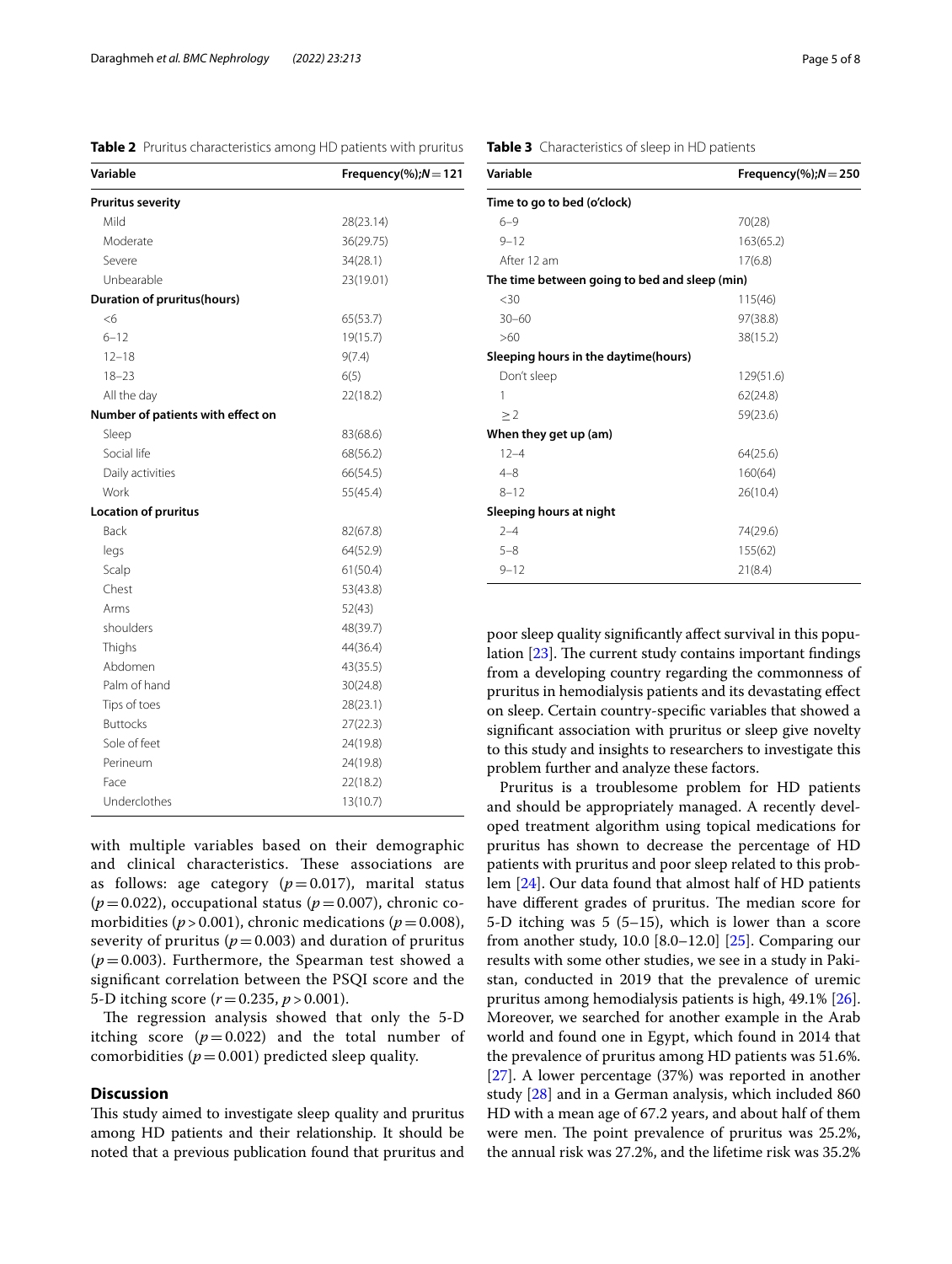| Problem                                                          | Frequency(%); $N = 250$ |                |                |                                    |
|------------------------------------------------------------------|-------------------------|----------------|----------------|------------------------------------|
|                                                                  | Not in last month       | Once per month | Twice per week | Three or more<br>times per<br>week |
| Not able to sleep within 30 min                                  | 57(22.8)                | 26(10.4)       | 43(17.2)       | 124(49.6)                          |
| Wake up at night or early morning                                | 21(8.4)                 | 19(7.6)        | 34(13.6)       | 176(70.4)                          |
| Going to bathroom at night                                       | 86(34.4)                | 23(9.2)        | 34(13.6)       | 107(42.8)                          |
| Inability to breath comfortably                                  | 136(54.4)               | 29(11.6)       | 49(19.6)       | 36(14.4)                           |
| Coughing or snoring loudly                                       | 141(56.4)               | 19(7.6)        | 34(13.6)       | 56(22.4)                           |
| Feeling very cold                                                | 117(46.8)               | 23(9.2)        | 39(15.6)       | 71(28.4)                           |
| Feeling very warm                                                | 182(72.8)               | 17(6.8)        | 26(10.4)       | 25(10)                             |
| Seeing bad dreams                                                | 167(66.8)               | 41(16.4)       | 19(7.6)        | 23(9.2)                            |
| Feeling pain                                                     | 137(54.8)               | 18(7.2)        | 34(13.6)       | 61(24.4)                           |
| Need drugs to sleep                                              | 227(90.8)               | 9(3.6)         | 4(1.6)         | 10(4)                              |
| Having a problem to keep awakening dur-<br>ing driving or eating | 127(50.8)               | 26(10.4)       | 68(27.2)       | 29(11.6)                           |

#### <span id="page-5-0"></span>**Table 4** Problems that interrupt HD patients' sleep

[[29\]](#page-7-14). In a meta-analysis, a study was conducted in China in 2018, with 11,800 patients and a total of 42 studies were included in this study. They found that the overall prevalence of pruritus among adult HD patients was 55% [[30\]](#page-7-15). However, a higher percentage was reported in Malaysia (61.3%) and another Pakistani study (74%).

Our regression analysis showed that the 5-D itching score was signifcantly associated with residency and chronic comorbidities. Other factors related to residency may play a role in pruritus, such as lifestyle, environment, and types of food. However, unlike others, we did not fnd an association between female sex and pruritus [[28\]](#page-7-13).

We found that the sleep quality amongst HD patients is quite poor, with a PSQI>5 in 66.4% of the patients. Our participants' median score for PSQI was 8 (5–12), which is similar to a study in Pakistan, 8.0 [7.0–10.0]  $[25]$  $[25]$ . Therefore, there is a similarity between the results we have come up with and many other previous studies [[4,](#page-6-3) [30](#page-7-15)[–35](#page-7-16)]. For example, 63% of HD patients were poor sleepers, as reported in a Turkish study in 2014 [\[34](#page-7-17)]. To talk about one more example, in 2018, 113 dialysis patients were included in a Pakistani study that used the tool that we interviewed our patients, such as our current study (PSQI) found that about 70% of the subjects were poor sleepers [[35](#page-7-16)]. So, we can see that they are similar to our results.

The PSQI score was significantly associated with age category, marital status, occupational status, chronic comorbidities, chronic medications, the severity of pruritus and its duration, and there was a signifcant correlation between the participants' rating of PSQI score and 5-D itching score (*r*=0.235, *p*>0.001). When comparing the results of our study with those of Pakistan, there was a signifcant correlation between pruritus and sleep score  $(r=0.423, p<0.001)$ . Furthermore, the results revealed that there was an association between pruritus and the duration of CKD  $(p=0.014)$  and the age of the patients  $(p=0.038)$ . In addition to a similar significant association between PSQI score and the pruritus and duration of CKD [\[25\]](#page-7-10). In Malaysia, 61.3% of the study participants reported having pruritus and most of them had mild pruritus. However, patients with more severe pruritus were found to have a higher incidence of experiencing poor sleep quality 5.47 times compared to others [\[3](#page-6-2)]**.**

Our fndings are aligned with other studies conducted, which reported that CKD-associated pruritus is a difficult complication faced by patients receiving hemodialysis and afects their quality of life-related to health, such as sleep, social activities, housework, and work areas [\[12,](#page-6-9) [26,](#page-7-11) [36](#page-7-18), [37](#page-7-19)]. Furthermore, it afects the quality of sleep and the disturbances that they may have. However, the variation in pruritus prevalence and sleep quality reported in our study and other studies may be related to diferences in study design, study population and sample size, race, sampling technique, and defnition of CKD-associated pruritus.

#### **Strengths and limitations**

This study is the first on this subject in Palestine to investigate the association between pruritus and sleep quality among HD patients. Furthermore, being a multicenter study that covers patients from four centers in diferent regions of Palestine is also a strength.

This study has some limitations. First, this study used a cross-sectional design. As a result, causal conclusions may be impossible to establish. Second, we conducted these non-random sampling methods involving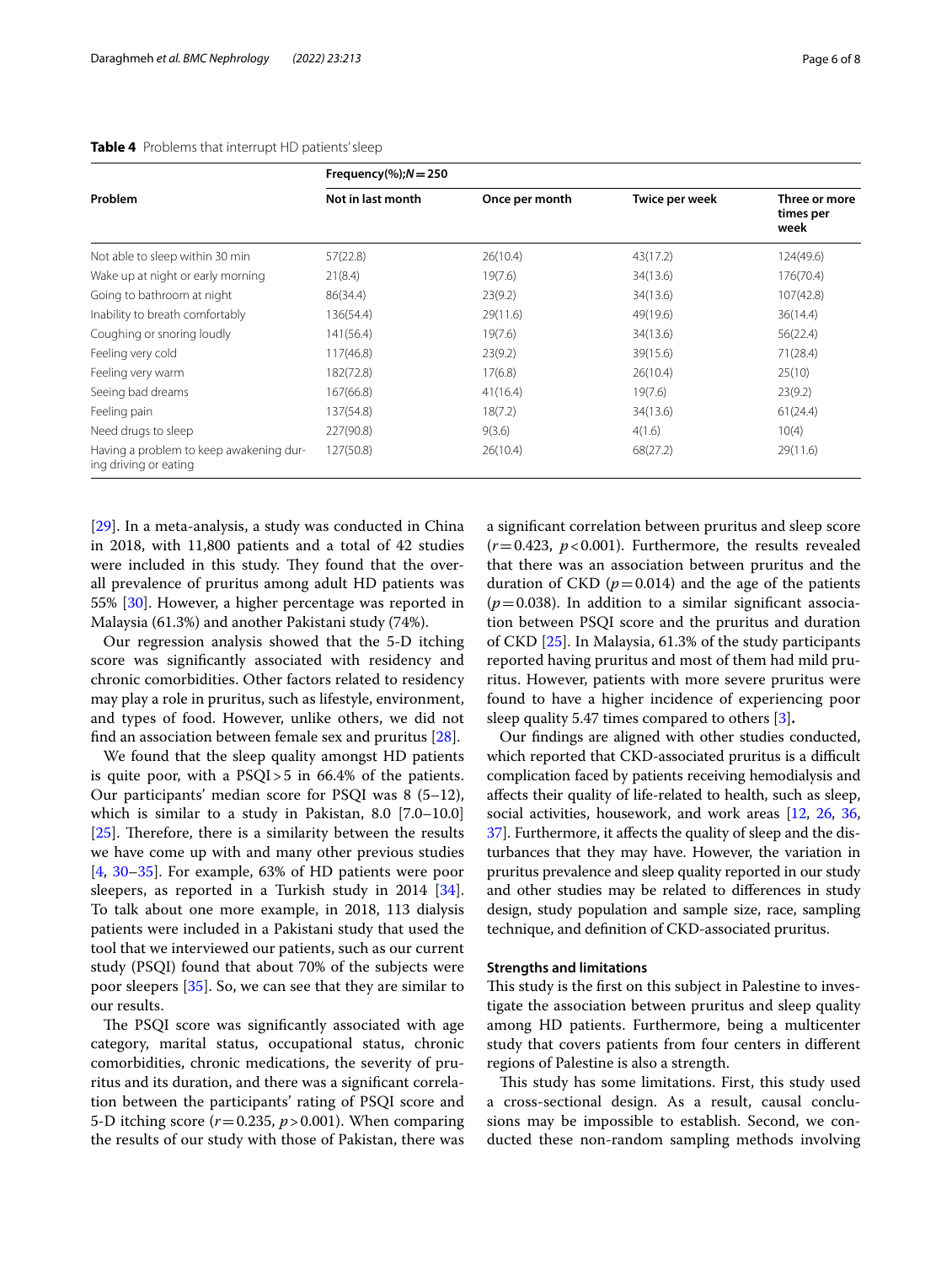multicenter convenience sampling. Therefore, the generalizability of the research results has certain limitations. Finally, the current study did not cover or analyze certain factors, such as dialysis adequacy, laboratory results, residual kidney function, and the dialysis modality.

#### **Conclusions**

In general, the fndings of this study demonstrated that the prevalence of pruritus among HD patients is high and has a frustrating efect on sleep quality, and is associated with poor sleep quality. These findings suggest that we have a big problem, so we recommend a reasonable approach to address this issue, which could be a surveillance system among HD patients that helps us detect early such complications and an appropriate system that makes them more accessible to probable medications and treatment. Furthermore, we think that the fndings of this study have important implications for future practice because it is a key policy priority to plan for the longterm care of those people.

#### **Abbreviations**

IRB: Institutional Review Board; NIS: New Israeli shekel; DM: Diabetes Mellitus; SLE: Systemic Lupus Erythematous; HD: Hemodialysis; MI: Myocardial Infarction; CVA: Cerebrovascular Accident; HF: Heart Failure; COPD: Chronic Obstructive Pulmonary Disease; CKD-associated pruritus: Chronic kidney disease-associated pruritus; PSQI: Pittsburgh Sleep Quality Index.

#### **Acknowledgements**

We thank patients and institutions for participating in the study.

#### **Authors' contributions**

MD, MB and AJ conducted the literature search, collected and analyzed the data, and wrote the manuscript. AA and MH contributed to the conception and design of the study, the interpretation of data, and critically reviewed the manuscript. AAK participated in the writing, analysis and data interpretation, in addition to providing critical input to the research. SHZ conceptualized and designed the study, supervised the survey team and data analysis, participated in data analysis, contributed to the discussion, reviewed and edited the manuscript, and provided critical data interpretation. All authors read and accepted the fnal manuscript.

#### **Funding**

No funding was received for this study.

#### **Availability of data and materials**

Data and materials used in this work are available from the corresponding author upon request.

#### **Declarations**

#### **Ethics approval and consent to participate**

Ethical approval for the current study was obtained from the *Institutional Review Board (IRB) of An-Najah National University* (approval number: Med. Nov 2020/30). After being informed about the study content, each of the patients who agreed to participate provided verbal consent to confrm willingness to participate. The *IRB of An-Najah National University* approved only verbal consent. The reason for verbal consent is that participants were only required for the interview and were not subjected to any harm as long as their privacy was kept confdential. The authors confrmed that all the methods were performed following the relevant guidelines and regulations.

#### **Consent for publication**

Not applicable.

#### **Competing interests**

The authors declare that they have no competing interests.

#### **Author details**

<sup>1</sup> Department of Medicine, College of Medicine and Health Sciences, An-Najah National University, Nablus 44839, Palestine. <sup>2</sup> Department of Nephrology, An-Najah National University Hospital, Nablus 44839, State of Palestine. <sup>3</sup> Department of Biomedical Sciences, College of Medicine and Health Sciences, An-Najah National University, Nablus 44839, Palestine. <sup>4</sup>Department of Pathology, An-Najah National University Hospital, Nablus 44839, Palestine. <sup>5</sup> Division of Clinical Pharmacy, Department of Hematology and Oncology, An, Najah National University Hospital, Nablus 44839, Palestine. <sup>6</sup> Department of Clinical and Community Pharmacy, College of Medicine and Health Sciences, An-Najah National University, Nablus 44839, Palestine. <sup>7</sup> Poison Control and Drug Information Center (PCDIC), Faculty of Medicine and Health Sciences, An-Najah National University, Nablus 44839, Palestine. <sup>8</sup>Clinical Research Center, An-Najah National University Hospital, Nablus 44839, Palestine.

#### Received: 6 January 2022 Accepted: 7 June 2022 Published online: 17 June 2022

#### **References**

- <span id="page-6-0"></span>1. Song J, Xian D, Yang L, Xiong X, Lai R, Zhong J. Pruritus: Progress toward Pathogenesis and Treatment. Biomed Res Int. 2018;2018:9625936.
- <span id="page-6-1"></span>2. Weisshaar E, Szepietowski JC, Dalgard FJ, Garcovich S, Gieler U, Gimenez-Arnau AM, Lambert J, Leslie T, Mettang T, Misery L, et al. European S2k Guideline on Chronic Pruritus. Acta Derm Venereol. 2019;99(5):469–506.
- <span id="page-6-2"></span>3. Rehman IU, Lai PSM, Lim SK, Lee LH, Khan TM. Sleep disturbance among Malaysian patients with end-stage renal disease with pruritus. BMC Nephrol. 2019;20(1):102.
- <span id="page-6-3"></span>4. Rehman IU, Chohan TA, Bukhsh A, Khan TM. Impact of Pruritus on Sleep Quality of Hemodialysis Patients: A Systematic Review and Meta-Analysis. Medicina (Kaunas). 2019;55(10):699.
- <span id="page-6-4"></span>5. Silverberg JI, Lai JS, Vakharia PP, Patel K, Singam V, Chopra R, Sacotte R, Patel N, Rastogi S, Kantor R, et al. Measurement properties of the Patient-Reported Outcomes Measurement Information System Itch Questionnaire item banks in adults with atopic dermatitis. J Am Acad Dermatol. 2020;82(5):1174–80.
- <span id="page-6-5"></span>6. Medarov BI, Victorson DE, Judson MA. Patient-reported outcome measures for sleep disorders and related problems: clinical and research applications. Chest. 2013;143(6):1809–18.
- <span id="page-6-6"></span>7. Samoudi AF, Marzouq MK, Samara AM, Zyoud SH, Al-Jabi SW. The impact of pain on the quality of life of patients with end-stage renal disease undergoing hemodialysis: a multicenter cross-sectional study from Palestine. Health Qual Life Outcomes. 2021;19(1):39.
- 8. Voskamp PWM, van Diepen M, Evans M, Caskey FJ, Torino C, Postorino M, Szymczak M, Klinger M, Wallquist C, van de Luijtgaarden MWM, et al. The impact of symptoms on health-related quality of life in elderly predialysis patients: efect and importance in the EQUAL study. Nephrol Dial Transplant. 2019;34(10):1707–15.
- <span id="page-6-7"></span>9. Wang R, Tang C, Chen X, Zhu C, Feng W, Li P, Lu C. Poor sleep and reduced quality of life were associated with symptom distress in patients receiving maintenance hemodialysis. Health Qual Life Outcomes. 2016;14(1):125.
- <span id="page-6-8"></span>10. Parvan K, Lakdizaji S, Roshangar F, Mostof M. Quality of sleep and its relationship to quality of life in hemodialysis patients. J Caring Sci. 2013;2(4):295–304.
- 11. Rehman IU, Chan KG, Munib S, Lee LH, Khan TM. The association between CKD-associated pruritus and quality of life in patients undergoing hemodialysis in Pakistan: A STROBE complaint cross-sectional study. Medicine. 2019;98(36):e16812–e16812.
- <span id="page-6-9"></span>12. Rehman IU, Lai PS, Kun LS, Lee LH, Chan KG, Khan TM. Chronic Kidney Disease-Associated Pruritus and Quality of Life in Malaysian Patients Undergoing Hemodialysis. Ther Apher Dial. 2020;24(1):17–25.
- 13. Satti MZ, Arshad D, Javed H, Shahroz A, Tahir Z, Ahmed MMH, Kareem A. Uremic Pruritus: Prevalence and Impact on Quality of Life and Depressive Symptoms in Hemodialysis Patients. Cureus. 2019;11(7):e5178–e5178.